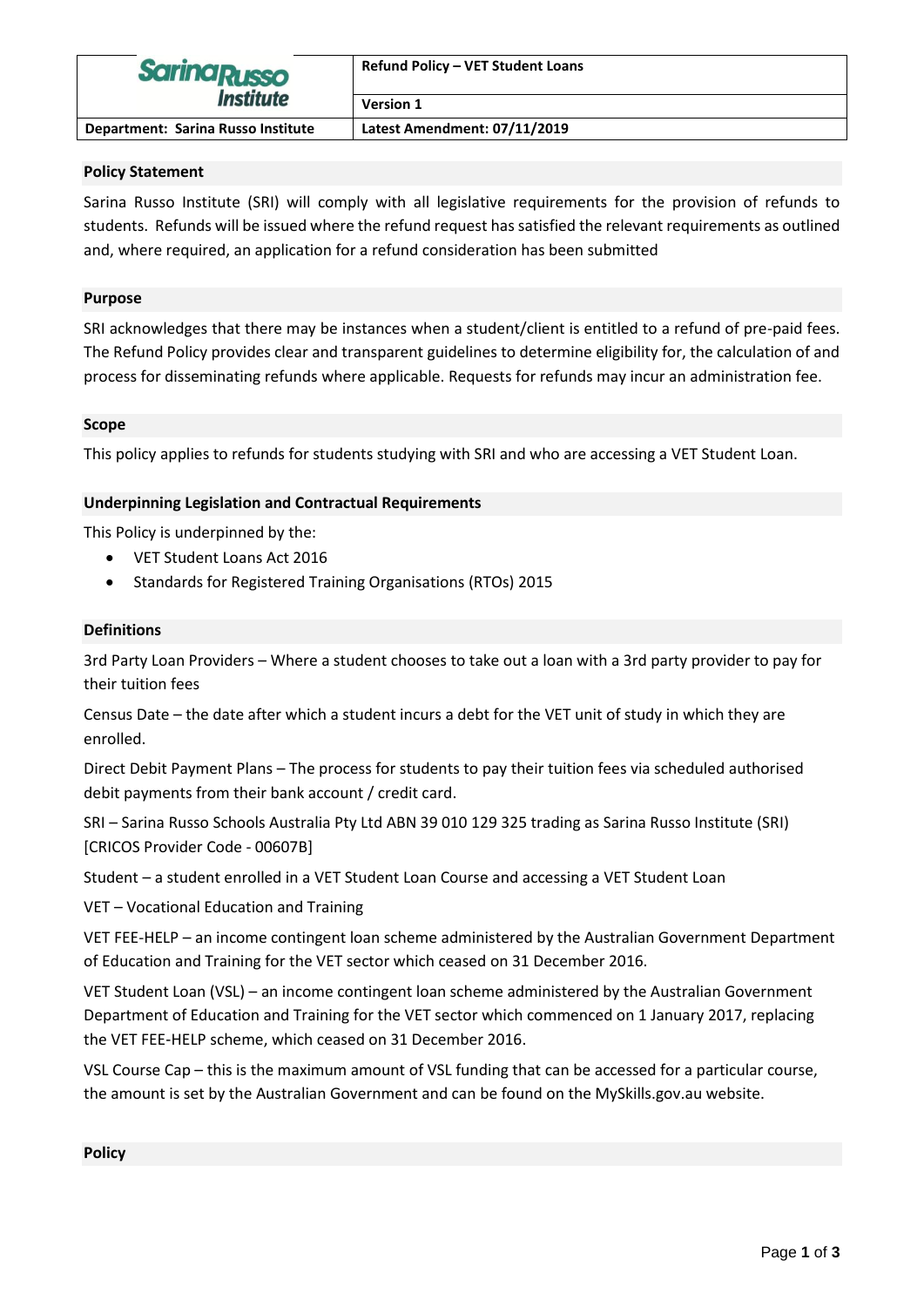| <b>Sarina Russo</b><br><b>Institute</b> | <b>Refund Policy - VET Student Loans</b> |
|-----------------------------------------|------------------------------------------|
|                                         | <b>Version 1</b>                         |
| Department: Sarina Russo Institute      | Latest Amendment: 07/11/2019             |

- **1.** This refund policy is subject to the VET Student Loans Act and the National Vocational Education and Training Regulator Act (the Relevant Legislation). In the event of an inconsistency between this policy and relevant legislation, the legislation prevails to the extent of the inconsistency
- **2.** All refund requests, notifications of cancellations, deferrals or suspensions of enrolment must be made in writing:
	- By email qualityunit@sri.edu.au; or
	- By letter using the below mail address: Sarina Russo Institute RTO Director Level 2, 100 Eagle Street Brisbane QLD 4000
- **3.** Where a student withdraws from a VET unit of study on or before the census date for that unit of study:
	- 100% of tuition fees paid for that unit will be re-credited to the student loan account; and
	- The student will receive a full refund of any fees paid upfront (excluding the enrolment fee); and
	- the student will not incur a VETSL/FEE-HELP debt
- **4.** Where a student withdraws from a VET unit of study after census date for that unit of study:
	- no refund is applicable for that fee period; and
	- the student will incur a VETSL/FEE-HELP debt
- **5.** Where SRI cancels a student's enrolment after a census date for that unit of study, and where the appeals process has either been completed, or the student has chosen not to access it;
	- no refund is applicable for that fee period; and
	- the student will incur a VET Student Loan debt
- **6.** In some instances, the tuition fees for a course may be greater than the VSL Course Cap. Where this occurs, the student will be required to pay the difference, this is called co-contribution. Where students opt to fund their co-contribution fees via cash up front, or a direct debit payment plan and withdraw after the census date, no refund is applicable for the co-contribution payments.
- **7.** Where the student is required to pay a co-contribution and they have pre-paid fees to the value of \$1,500 or more, in the unlikely event that Sarina Russo Institute is unable to deliver a course in full, SRI will either;
	- place the student into an equivalent course that is in a location close to where the student had been enrolled in, and the student will receive the full services for which they had pre-paid and at no additional cost to the student; or
	- pay a refund of any prepaid co-contribution fees for services yet to be delivered
- **8.** Special Circumstances If a student withdraws after a census date and incurs a VET Student Loan debt, the student can apply to have their FEE-Help balance re-credited if the student believes there are special circumstances. The student will need to demonstrate that the circumstances;
	- were beyond the student's control; and
	- did not make their full impact on the student until on or after the census day; and